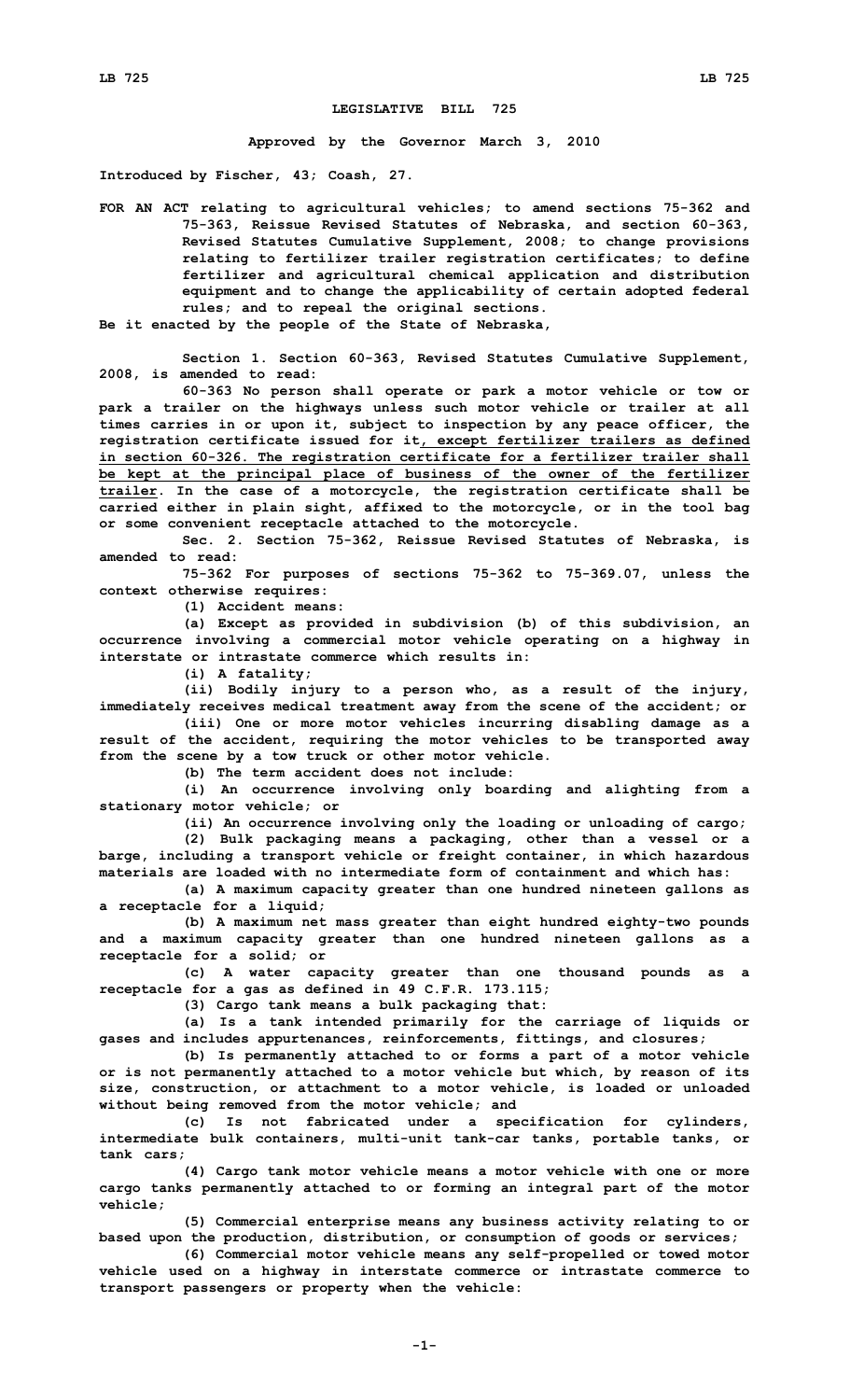**(a) Has <sup>a</sup> gross vehicle weight rating or gross combination weight rating or gross vehicle weight or gross combination weight of ten thousand one pounds or more, whichever is greater;**

**(b) Is designed or used to transport more than eight passengers, including the driver, for compensation;**

**(c) Is designed or used to transport more than fifteen passengers, including the driver, and is not used to transport passengers for compensation; or**

**(d) Is used in transporting material found to be hazardous and such material is transported in <sup>a</sup> quantity requiring placarding pursuant to section 75-364;**

**(7) Compliance review means an onsite examination of motor carrier operations, such as drivers' hours of service, maintenance and inspection, driver qualification, commercial driver's license requirements, financial responsibility, accidents, hazardous materials, and other safety and transportation records to determine whether <sup>a</sup> motor carrier meets the safety fitness standard. A compliance review may be conducted in response to <sup>a</sup> request to change <sup>a</sup> safety rating, to investigate potential violations of safety regulations by motor carriers, or to investigate complaints or other evidence of safety violations. The compliance review may result in the initiation of an enforcement action with penalties;**

**(8) Disabling damage means damage which precludes departure of <sup>a</sup> motor vehicle from the scene of the accident in its usual manner in daylight after simple repairs.**

**(a) Inclusions: Damage to motor vehicles that could have been driven but would have been further damaged if so driven.**

**(b) Exclusions:**

**(i) Damage which can be remedied temporarily at the scene of the accident without special tools or parts;**

**(ii) Tire disablement without other damage even if no spare tire is available;**

**(iii) Headlight or taillight damage; and**

**(iv) Damage to turnsignals, horn, or windshield wipers which makes them inoperative;**

**(9) Driver means any person who operates any commercial motor vehicle;**

**(10) Elevated temperature material means <sup>a</sup> material which, when offered for transportation or transported in <sup>a</sup> bulk packaging:**

**(a) Is in <sup>a</sup> liquid phase and at <sup>a</sup> temperature at or above two hundred twelve degrees Fahrenheit;**

**(b) Is in <sup>a</sup> liquid phase with <sup>a</sup> flash point at or above one hundred degrees Fahrenheit that is intentionally heated and offered for transportation or transported at or above its flash point; or**

**(c) Is in <sup>a</sup> solid phase and at <sup>a</sup> temperature at or above four hundred sixty-four degrees Fahrenheit;**

**(11) Employee means any individual, other than an employer, who is employed by an employer and who in the course of his or her employment directly affects commercial motor vehicle safety. Such term includes <sup>a</sup> driver of <sup>a</sup> commercial motor vehicle, including an independent contractor while in the course of operating <sup>a</sup> commercial motor vehicle, <sup>a</sup> mechanic, and <sup>a</sup> freight handler. Such term does not include an employee of the United States, any state, any political subdivision of <sup>a</sup> state, or any agency established under <sup>a</sup> compact between states and approved by the Congress of the United States who is acting within the course of such employment;**

**(12) Employer means any person engaged in <sup>a</sup> business affecting commerce who owns or leases a commercial motor vehicle in connection with that business or assigns employees to operate it. Such term does not include the United States, any state, any political subdivision of <sup>a</sup> state, or an agency established under <sup>a</sup> compact between states approved by the Congress of the United States;**

**(13) Exempt motor carrier means <sup>a</sup> person engaged in transportation exempt from economic regulation under 49 U.S.C. 13506. An exempt motor carrier is subject to the safety regulations adopted in sections 75-362 to 75-369.07;**

**(14) Farm vehicle driver means <sup>a</sup> person who drives only <sup>a</sup> commercial motor vehicle that is controlled and operated by <sup>a</sup> farmer as <sup>a</sup> private motor carrier of property;**

**(15) Farmer means any person who operates <sup>a</sup> farm or is directly involved in the cultivation of land, crops, or livestock which:**

**(a) Are owned by that person; or**

**(b) Are under the direct control of that person;**

**(16) Fatality means any injury which results in the death of <sup>a</sup> person at the time of the motor vehicle accident or within thirty days after**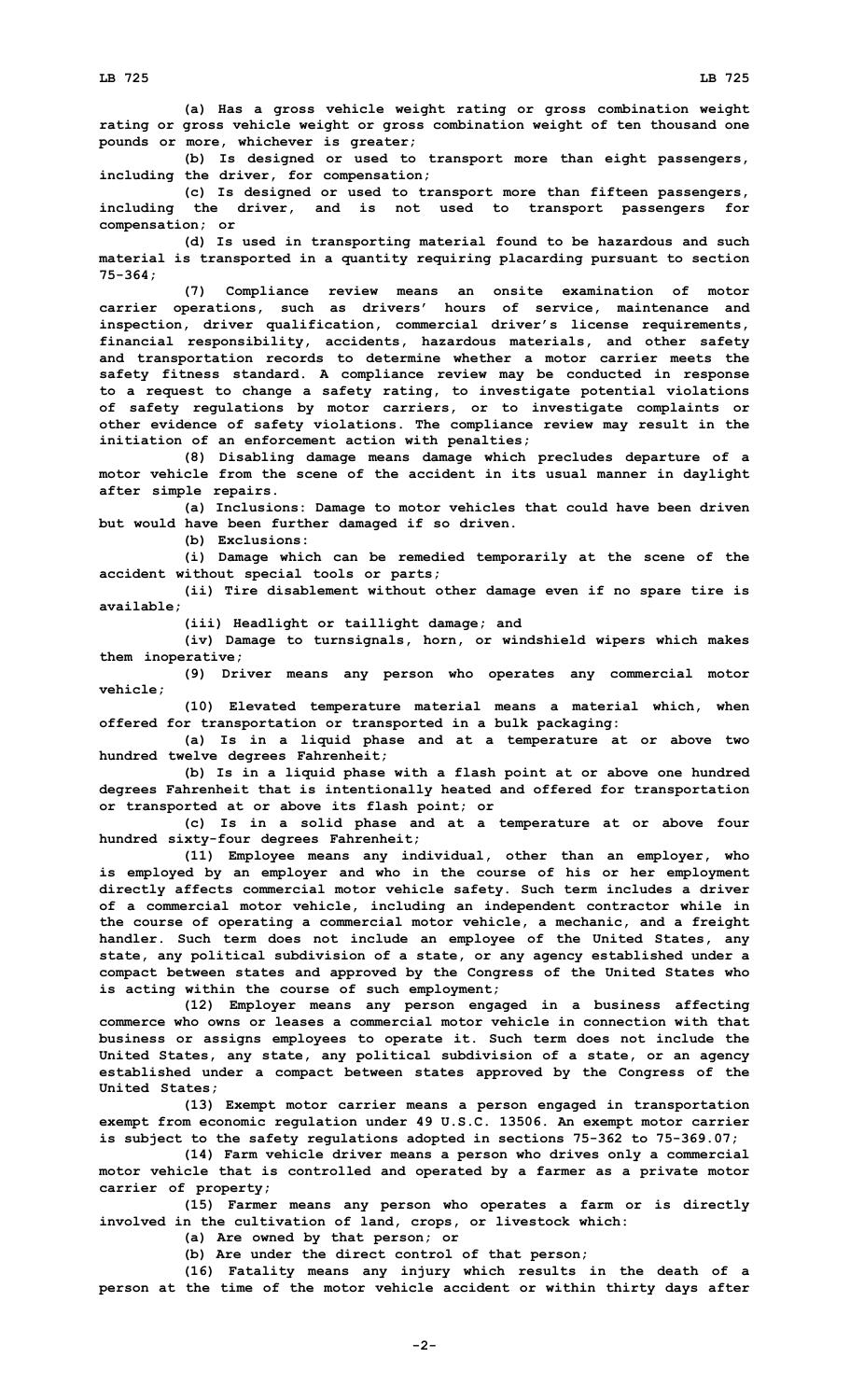**(17) Fertilizer and agricultural chemical application and distribution equipment means:**

**(a) Self-propelled or towed equipment, designed and used exclusively to apply commercial fertilizer, as that term is defined in section 81-2,162.02, chemicals, or related products to agricultural soil and crops; or**

**(b) Towed equipment designed and used exclusively to carry commercial fertilizer, as that term is defined in section 81-2,162.02, chemicals, or related products for use on agricultural soil and crops, which are equipped with implement or floatation tires;**

**(17) (18) For-hire motor carrier means <sup>a</sup> person engaged in the transportation of goods or passengers for compensation;**

**(18) (19) Gross combination weight means the sum of the empty weight of <sup>a</sup> motor vehicle plus the total weight of any load carried thereon and the empty weight of the towed unit or units plus the total weight of any load carried on such towed unit or units;**

**(19) (20) Gross combination weight rating means the value specified by the manufacturer as the loaded weight of <sup>a</sup> combination (articulated) motor vehicle. In the absence of <sup>a</sup> value specified by the manufacturer, gross combination weight rating will be determined by adding either the gross vehicle weight rating or gross vehicle weight of the motor vehicle plus the gross vehicle weight rating or gross vehicle weight of the towed unit or units;**

**(20) (21) Gross vehicle weight means the sum of the empty weight of <sup>a</sup> motor vehicle plus the total weight of any load carried thereon;**

**(21) (22) Gross vehicle weight rating means the value specified by the manufacturer as the loaded weight of <sup>a</sup> single motor vehicle. In the absence of such value specified by the manufacturer or the absence of any marking of such value on the vehicle, the gross vehicle weight rating shall be determined from the sum of the axle weight ratings of the vehicle or the sum of the tire weight ratings as marked on the sidewall of the tires, whichever is greater. In the absence of any tire sidewall marking, the tire weight ratings shall be determined for the specified tires from any of the publications of any of the organizations listed in 49 C.F.R. 571.119;**

**(22) (23) Hazardous material means <sup>a</sup> substance or material that the Secretary of the United States Department of Transportation has determined is capable of posing an unreasonable risk to health, safety, and property when transported in commerce and has designated as hazardous under 49 U.S.C. 5103. The term includes hazardous substances, hazardous wastes, marine pollutants, elevated temperature materials, materials designated as hazardous in the Hazardous Materials Table, 49 C.F.R. 172.101, and materials that meet the defining criteria for hazard classes and divisions in 49 C.F.R. part 173;**

**(23) (24) Hazardous substance means <sup>a</sup> material, including its mixtures and solutions, that is listed in 49 C.F.R. 172.101, Appendix A, List Of Hazardous Substances and Reportable Quantities, and is in <sup>a</sup> quantity, in one package, which equals or exceeds the reportable quantity listed in 49 C.F.R. 172.101, Appendix A. This definition does not apply to petroleum products that are lubricants or fuels or to mixtures or solutions of hazardous substances if in a concentration less than that shown in the table in 49 C.F.R. 171.8 under the definition of hazardous substance based on the reportable quantity specified for the materials listed in 49 C.F.R. 172.101, Appendix A;**

**(24) (25) Hazardous waste means any material that is subject to the hazardous waste manifest requirements of the United States Environmental Protection Agency specified in 40 C.F.R. 262;**

**(25) (26) Highway means the entire width between the boundary limits of any street, road, avenue, boulevard, or way which is publicly maintained when any part thereof is open to the use of the public for purposes of vehicular travel;**

**(26) (27) Interstate commerce means trade, traffic, or transportation provided in the furtherance of <sup>a</sup> commercial enterprise in the United States:**

**(a) Between <sup>a</sup> place in <sup>a</sup> state and <sup>a</sup> place outside of such state, including <sup>a</sup> place outside of the United States;**

**(b) Between two places in <sup>a</sup> state through another state or <sup>a</sup> place outside of the United States; or**

**(c) Between two places in <sup>a</sup> state as part of trade, traffic, or transportation originating or terminating outside the state or the United States;**

**(27) (28) Intrastate commerce means any trade, traffic, or transportation provided in the furtherance of <sup>a</sup> commercial enterprise between any place in the State of Nebraska and any other place in Nebraska and not**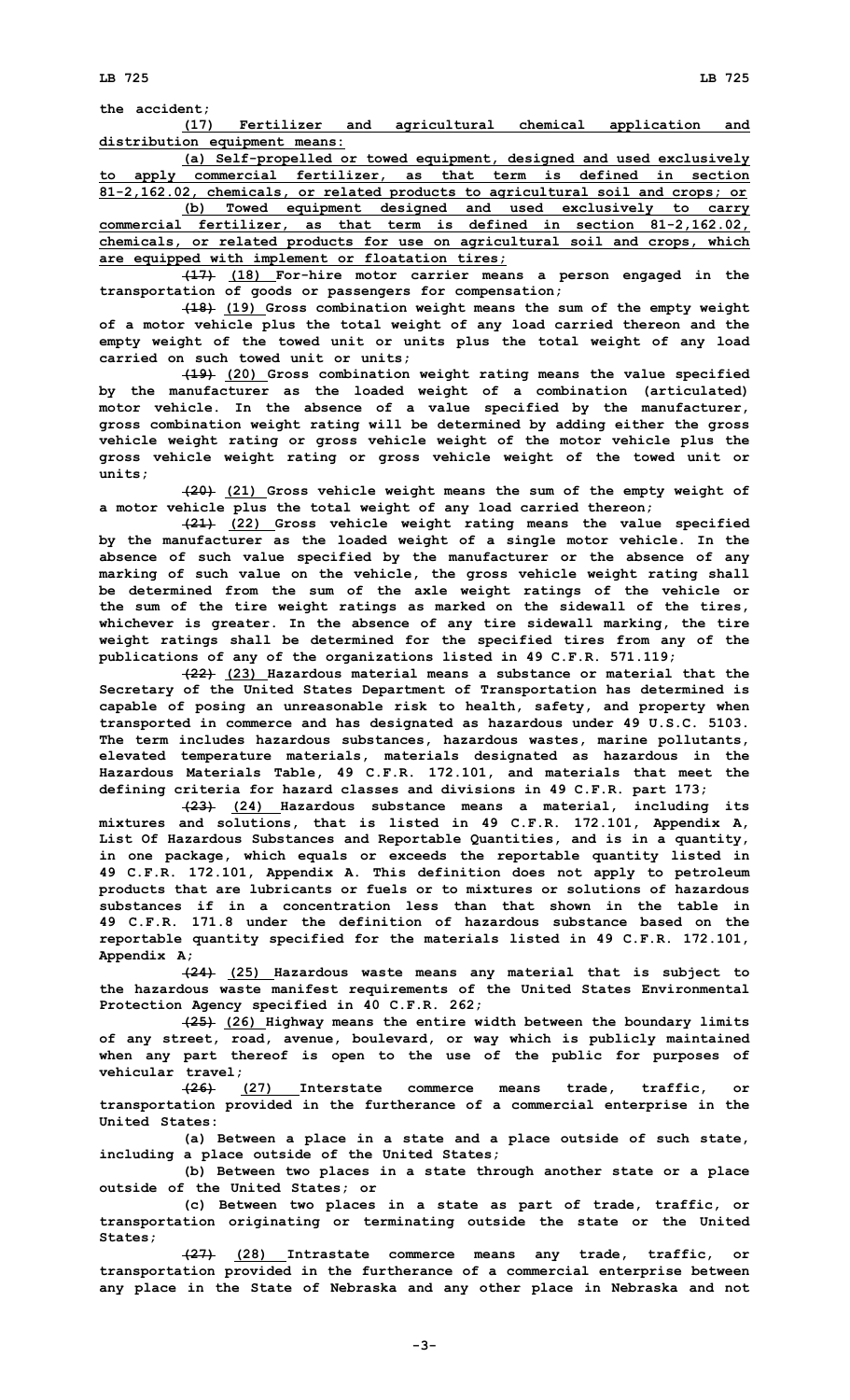**through any other state;**

**(28) (29) Marine pollutant means <sup>a</sup> material which is listed in the Hazardous Materials Table, 49 C.F.R. 172.101, Appendix B, as <sup>a</sup> marine pollutant (see 49 C.F.R. 171.4 for applicability to marine pollutants) and, when in <sup>a</sup> solution or mixture of one or more marine pollutants, is packaged in <sup>a</sup> concentration which equals or exceeds:**

**(a) Ten percent by weight of the solution or mixture for materials listed in 49 C.F.R. 172.101, Appendix B; or**

**(b) One percent by weight of the solution or mixture for materials that are identified as severe marine pollutants in the Hazardous Materials Table, 49 C.F.R. 172.101, Appendix B;**

**(29) (30) Motor carrier means <sup>a</sup> for-hire motor carrier or <sup>a</sup> private motor carrier. The term includes <sup>a</sup> motor carrier's agents, officers, and representatives as well as employees responsible for hiring, supervising, training, assigning, or dispatching of drivers and employees concerned with the installation, inspection, and maintenance of motor vehicle equipment or accessories. This definition includes the terms employer and exempt motor carrier;**

**(30) (31) Motor vehicle means any vehicle, truck, truck-tractor, trailer, or semitrailer propelled or drawn by mechanical power except (a) farm tractors, (b) vehicles which run only on rails or tracks, and (c) road and general-purpose construction and maintenance machinery which by design and function is obviously not intended for use on <sup>a</sup> public highway, including, but not limited to, motor scrapers, earthmoving equipment, backhoes, trenchers, motor graders, compactors, tractors, bulldozers, bucket loaders, ditchdigging apparatus, asphalt spreaders, leveling graders, power shovels, and crawler tractors;**

**(31) (32) Nonbulk packaging means <sup>a</sup> packaging which has:**

**(a) <sup>A</sup> maximum capacity of one hundred nineteen gallons or less as <sup>a</sup> receptacle for <sup>a</sup> liquid;**

**(b) <sup>A</sup> maximum net mass of eight hundred eighty-two pounds or less and <sup>a</sup> maximum capacity of one hundred nineteen gallons or less as <sup>a</sup> receptacle for <sup>a</sup> solid; or**

**(c) <sup>A</sup> water capacity of one thousand pounds or less as <sup>a</sup> receptacle for <sup>a</sup> gas as defined in 49 C.F.R. 173.115;**

**(32) (33) Out-of-service order means <sup>a</sup> declaration by an authorized enforcement officer of <sup>a</sup> federal, state, Canadian, Mexican, or local jurisdiction that <sup>a</sup> driver, <sup>a</sup> commercial motor vehicle, or <sup>a</sup> motor carrier operation is out of service pursuant to 49 C.F.R. 386.72, 392.5, 395.13, or 396.9, or compatible laws or the North American Uniform Out-of-Service Criteria;**

**(33) (34) Packaging means <sup>a</sup> receptacle and any other components or materials necessary for the receptacle to perform its containment function in conformance with the minimum packing requirements of Title 49 of the Code of Federal Regulations. For radioactive materials packaging, see 49 C.F.R. 173.403;**

**(34) (35) Person means any individual, partnership, association, corporation, business trust, or any other organized group of individuals;**

**(35) (36) Principal place of business means the single location designated by the motor carrier, normally its headquarters, for purposes of identification. The motor carrier must make records required by the regulations referred to in sections 75-363 to 75-369.07 and this section available for inspection at this location within forty-eight hours, Saturdays, Sundays, and state or federal holidays excluded, after <sup>a</sup> request has been made by an officer of the Nebraska State Patrol;**

**(36) (37) Private motor carrier means <sup>a</sup> person who provides transportation of property or passengers by commercial motor vehicle and is not <sup>a</sup> for-hire motor carrier;**

**(37) (38) Safety audit means an examination of <sup>a</sup> motor carrier's operations to provide educational and technical assistance on drivers' hours of service, maintenance and inspection, driver qualification, commercial driver's license requirements, financial responsibility, accidents, hazardous materials, and other safety and transportation records to determine whether <sup>a</sup> motor carrier meets the safety fitness standard. The purpose of <sup>a</sup> safety audit is to gather critical safety data needed to make an assessment of the carrier's safety performance and basic safety management controls. Safety audits do not result in safety ratings; and**

**(38) (39) Tank means <sup>a</sup> container, consisting of <sup>a</sup> shell and heads, that forms <sup>a</sup> pressure-tight vessel having openings designed to accept pressure-tight fittings or closures, but excludes any appurtenances, reinforcements, fittings, or closures.**

**Sec. 3. Section 75-363, Reissue Revised Statutes of Nebraska, is**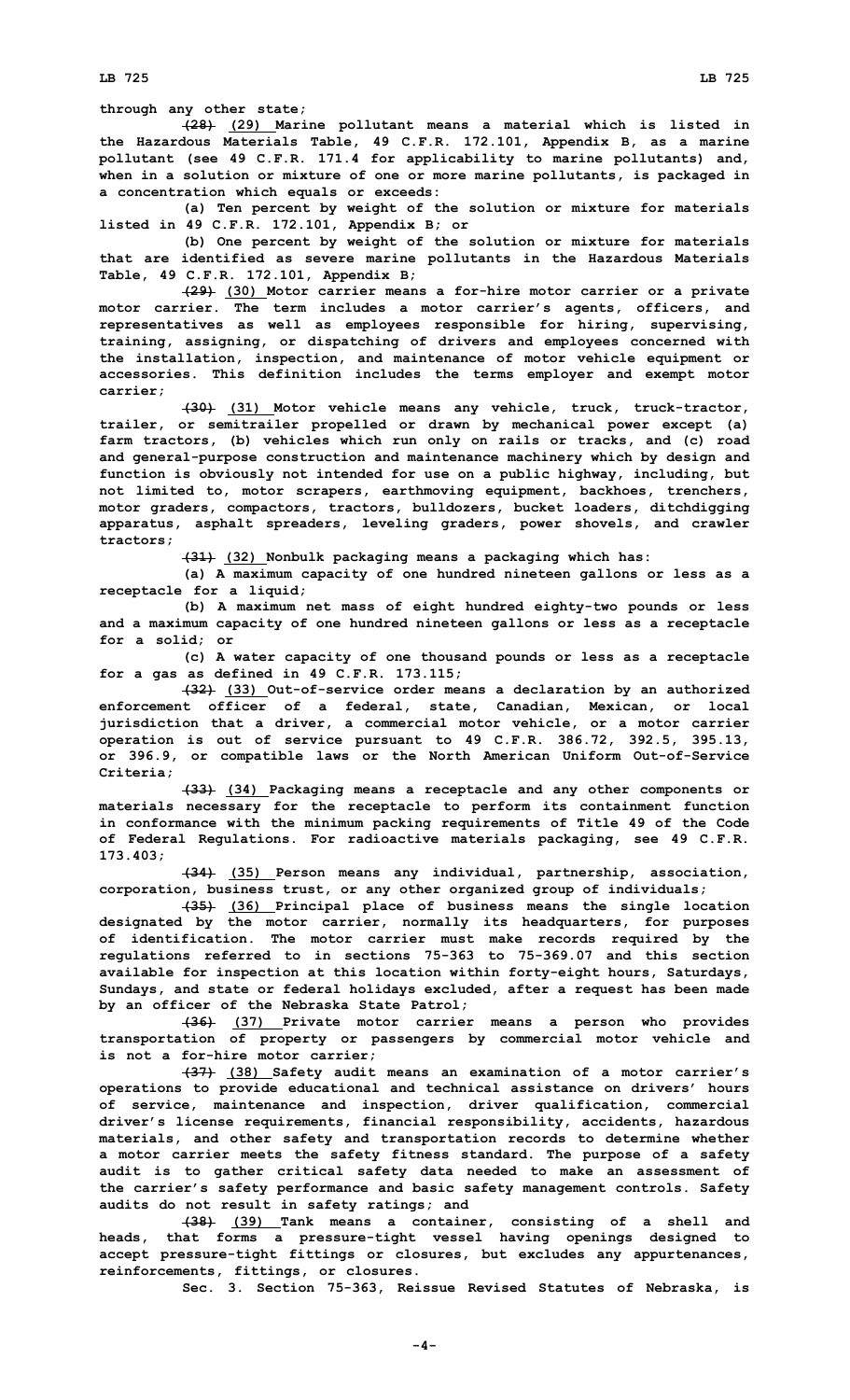**LB 725 LB 725**

**amended to read: 75-363 (1) The parts, subparts, and sections of Title 49 of the Code of Federal Regulations listed below, as modified in this section, or any other parts, subparts, and sections referred to by such parts, subparts, and sections, in existence and effective as of January 1, 2009, are adopted as Nebraska law. (2) Except as otherwise provided in this section, the regulations shall be applicable to: (a) All motor carriers, drivers, and vehicles to which the federal regulations apply; and (b) All motor carriers transporting persons or property in intrastate commerce to include: (i) All vehicles of such motor carriers with <sup>a</sup> gross vehicle weight rating, gross combination weight rating, gross vehicle weight, or gross combination weight over ten thousand pounds; (ii) All vehicles of such motor carriers designed or used to transport more than eight passengers, including the driver, for compensation, or designed or used to transport more than fifteen passengers, including the driver, and not used to transport passengers for compensation; (iii) All vehicles of such motor carriers transporting hazardous materials required to be placarded pursuant to section 75-364; and (iv) All drivers of such motor carriers if the drivers are operating <sup>a</sup> commercial motor vehicle as defined in section 60-465 which requires <sup>a</sup> commercial driver's license. (3) The Legislature hereby adopts, as modified in this section, the following parts of Title 49 of the Code of Federal Regulations: (a) Part 382 - Controlled Substances And Alcohol Use And Testing; (b) Part 385 - Safety Fitness Procedures; (c) Part 386 - Rules Of Practice For Motor Carrier, Broker, Freight Forwarder, And Hazardous Materials Proceedings; (d) Part 387 - Minimum Levels of Financial Responsibility for Motor Carriers; (e) Part 390 - Federal Motor Carrier Safety Regulations; General; (f) Part 391 - Qualifications Of Drivers And Longer Combination Vehicle (LCV) Driver Instructors; (g) Part 392 - Driving Of Commercial Motor Vehicles; (h) Part 393 - Parts And Accessories Necessary For Safe Operation; (i) Part 395 - Hours Of Service Of Drivers; (j) Part 396 - Inspection, Repair, And Maintenance; (k) Part 397 - Transportation Of Hazardous Materials; Driving And Parking Rules; and (l) Part 398 - Transportation Of Migrant Workers. (4) The provisions of subpart <sup>E</sup> - Physical Qualifications And Examinations of 49 C.F.R. part 391 - Qualifications Of Drivers And Longer Combination Vehicle (LCV) Driver Instructors shall not apply to any driver subject to this section who: (a) Operates <sup>a</sup> commercial motor vehicle exclusively in intrastate commerce; and (b) holds, or has held, <sup>a</sup> commercial driver's license issued by this state prior to July 30, 1996. (5) The regulations adopted in subsection (3) of this section shall not apply to farm trucks registered pursuant to section 60-3,146 with <sup>a</sup> gross weight of sixteen tons or less. or to fertilizer and agricultural chemical application and distribution equipment transported in units with <sup>a</sup> capacity of three thousand five hundred gallons or less if the equipment is not required to be placarded pursuant to section 75-364. The following parts and sections of 49 C.F.R. chapter III shall not apply to drivers of farm trucks registered pursuant to section 60-3,146 and operated solely in intrastate commerce: (a) All of part 391; (b) Section 395.8 of part 395; and (c) Section 396.11 of part 396. (6) Part 393 - Parts And Accessories Necessary For Safe Operation and Part 396 - Inspection, Repair, And Maintenance shall not apply to fertilizer and agricultural chemical application and distribution equipment**

**less. (6) (7) For purposes of this section, intrastate motor carriers shall not include any motor carrier or driver excepted from 49 C.F.R. chapter III by section 390.3(f) of part 390 or any nonprofit entity, operating solely in intrastate commerce, organized for the purpose of furnishing electric service.**

**transported in units with <sup>a</sup> capacity of three thousand five hundred gallons or**

**(7) (8) Part 395 - Hours Of Service Of Drivers shall apply to motor carriers and drivers who engage in intrastate commerce as defined in section 75-362, except that no motor carrier who engages in intrastate commerce shall**